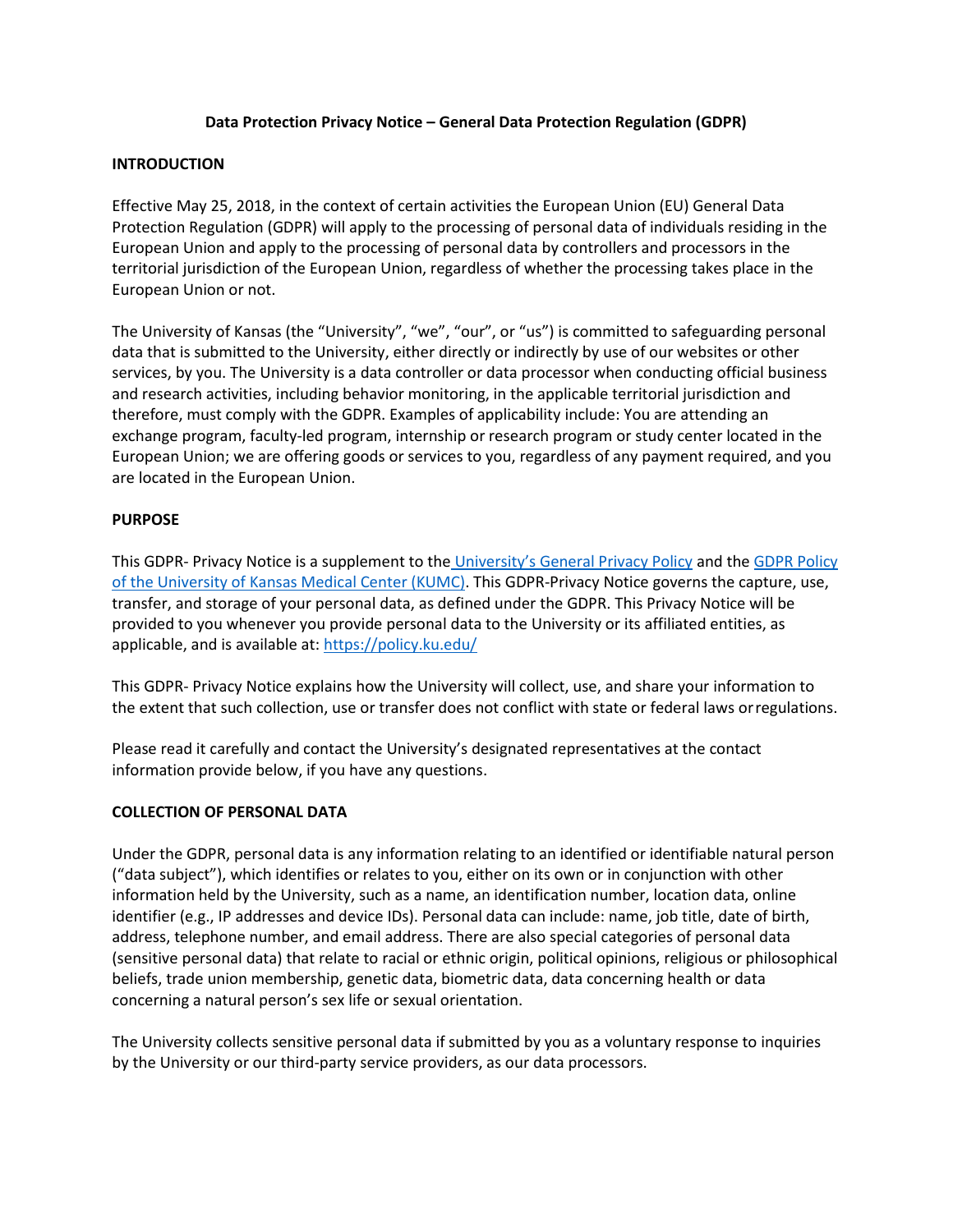The University collects and processes personal data about you for the purposes described below. Personal data will be treated as Private Information under the [University's General Privacy Policy](https://policy.ku.edu/provost/privacy-policy) and at the category 1 level under the [University's Data Classification and Handling Policy](https://policy.ku.edu/IT/data-classification-handling). The University shall limit the collection of personal data, as defined under the GDPR, to only that information that is strictly necessary and lawful to accomplish a lawful purpose or legitimate interest as permitted under the GDPR.

#### **PURPOSES AND USE OF INFORMATION**

In order to fulfill the University's mission, the University needs to collect and process personal data relating to current, past, and prospective students, employees, volunteer affiliates, alumni and supports, suppliers, research subjects, international patients, exchange visitors and research learners and others with whom it conducts official business.

The University uses your personal data for a variety of reasons.

Examples include (but are not limited to):

Responding to your inquiries or correspondence with you or third parties;

Managing your interactions with the University, to include administering applications for admissions, outreach and recruitment, and other processes and functions related to your admission, enrollment, attendance, communications, assessment, studies and educational programs, academic progress and advising, counseling, distance learning, Title IX/Clery Act compliance, compiling of records and statistics for research or audit or other reporting, discipline, financial reasons, support services and memberships, library, IT and information services, surveys and health and safety, as a prospective, current, or past student;

Administering applications for employment at the University, including outreach and recruitment, and other processes and functions related to your application or future offers, hiring, past or present employment, as a prospective, current or past employee, monitoring equal opportunities, health and safety.

Human subject research that involves collecting and analyzing of your personal data;

We will also share your information, including personal data, with University units, affiliated entities, or with third parties, in the delivery of goods or services to you or in behavioral monitoring activities for University business purposes. Third parties who we share your information, including personal data, with include (but are not limited to): authorized University agents, funding sponsors or support organizations and governing bodies, local, state, and federal agencies, accrediting bodies or commissions, press and publicity organizations, online learning platforms, alumni relations and development organizations, potential and current employers or service providers of you, other educational institutions or work placement sites, relevant authorities for emergency circumstances, any other authorized third party to whom the University has a legal or contractual obligation to share your personal data. Personal data may be transferred worldwide for students participating in international educational experiences or for faculty, staff or residents travelling on University sponsored International Professional Experiences, such as international research collaborations, international educational exchanges, conferences or medical missions.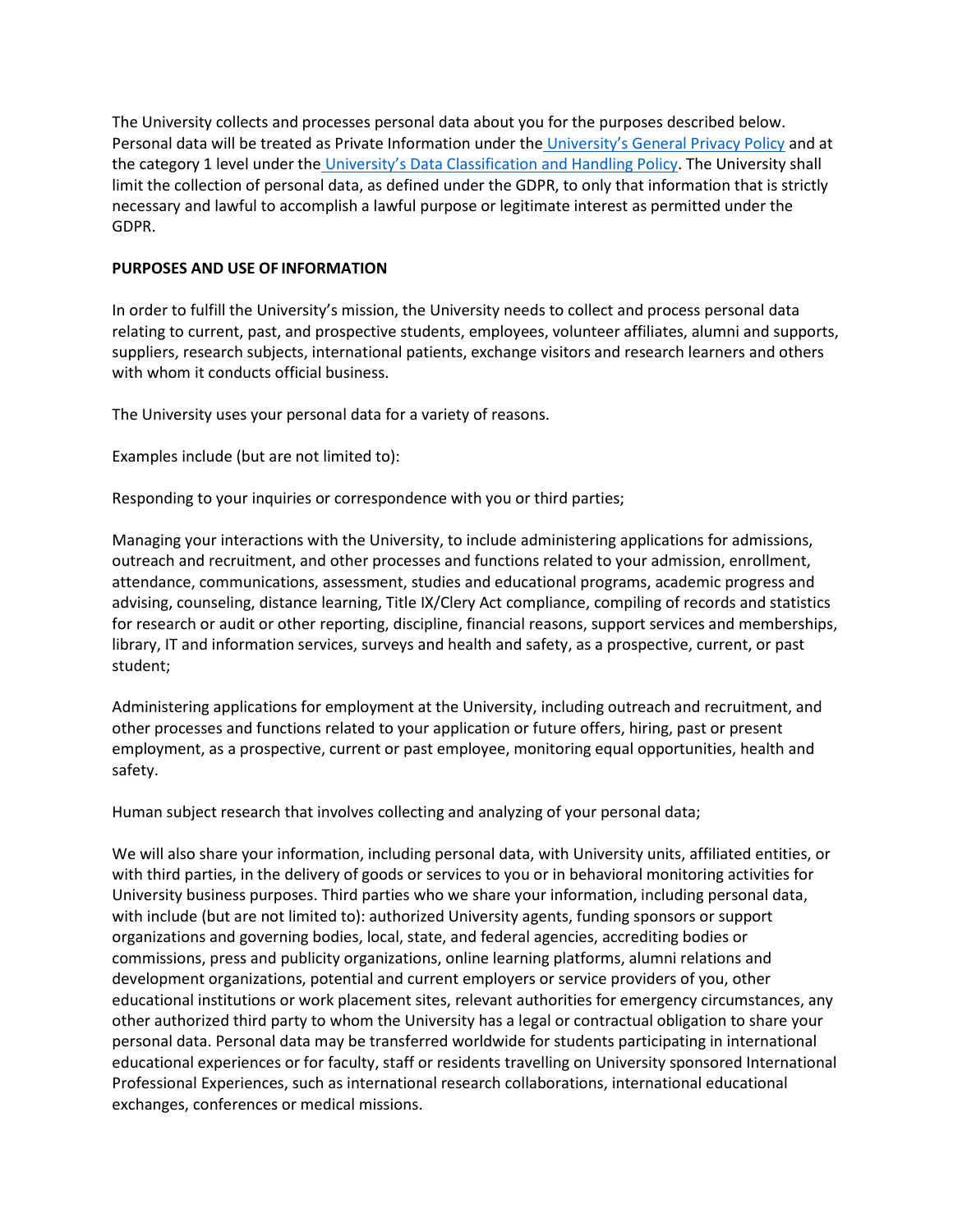Personal data will only be disclosed in accordance with the GDPR in force at the time. If your consent is required before we can share your personal data we will contact you to request the specific consent required.

Consent is only one of several legal bases for which we may collect or process your personal data.

We set out in Table 1 generally, the legal bases for which we will process your personal data, directly or indirectly, as authorized under Article 6 or when processing special category personal data (sensitive personal data), under Article 9 of the GDPR.

#### **TABLE 1**

| Article 6 - Personal Data                                                                                                                                                                                           | Article 9- Special Categories                                                                                                                                                                                                                                            |
|---------------------------------------------------------------------------------------------------------------------------------------------------------------------------------------------------------------------|--------------------------------------------------------------------------------------------------------------------------------------------------------------------------------------------------------------------------------------------------------------------------|
| Consent given by you through a positive opt-in,<br>for a specific, pre-defined purpose                                                                                                                              | <b>Explicit Consent given by you</b>                                                                                                                                                                                                                                     |
| Necessary for the performance of a contract with<br>you                                                                                                                                                             | Necessary for the purposes of carrying out the<br>obligations of the University or you in the field of<br>employment                                                                                                                                                     |
| Necessary for compliance with a legal obligation                                                                                                                                                                    | Necessary to protect the vital interests of you or<br>of another individual where you are physically or<br>legally incapable of giving consent; e.g.,<br>emergency circumstances                                                                                         |
| Necessary in order to protect the vital interests<br>of you or of another individual; e.g., emergency<br>circumstances                                                                                              | Carried out in the course of the University's<br>legitimate activities by a foundation, association,<br>or any other not-for-profit body with a political,<br>philosophical, religious, or trade union aim.                                                              |
| Necessary for the performance of a task carried<br>out in the public interest                                                                                                                                       | Processing relates to personal data which is made<br>public by you                                                                                                                                                                                                       |
| Necessary for the purposes of the legitimate<br>interests pursued by the University or by a third<br>party unless unwarranted because of its<br>prejudicial effect on your rights, or your<br>legitimate interests. | Necessary for the establishment, exercise or<br>defense of legal claims or court proceedings.                                                                                                                                                                            |
| Automated decision making for performance of a<br>contract with you                                                                                                                                                 | Necessary for reasons of substantial public<br>interest                                                                                                                                                                                                                  |
|                                                                                                                                                                                                                     | Necessary for the purposes of preventive or<br>occupational medicine, for the assessment of the<br>working capacity of the employee, medical<br>diagnosis, the provision of health or social care<br>or treatment, or the management of health or<br>social care systems |
|                                                                                                                                                                                                                     | Necessary for archiving purposes in the public<br>interest, scientific or historical research purposes<br>or statistical purposes                                                                                                                                        |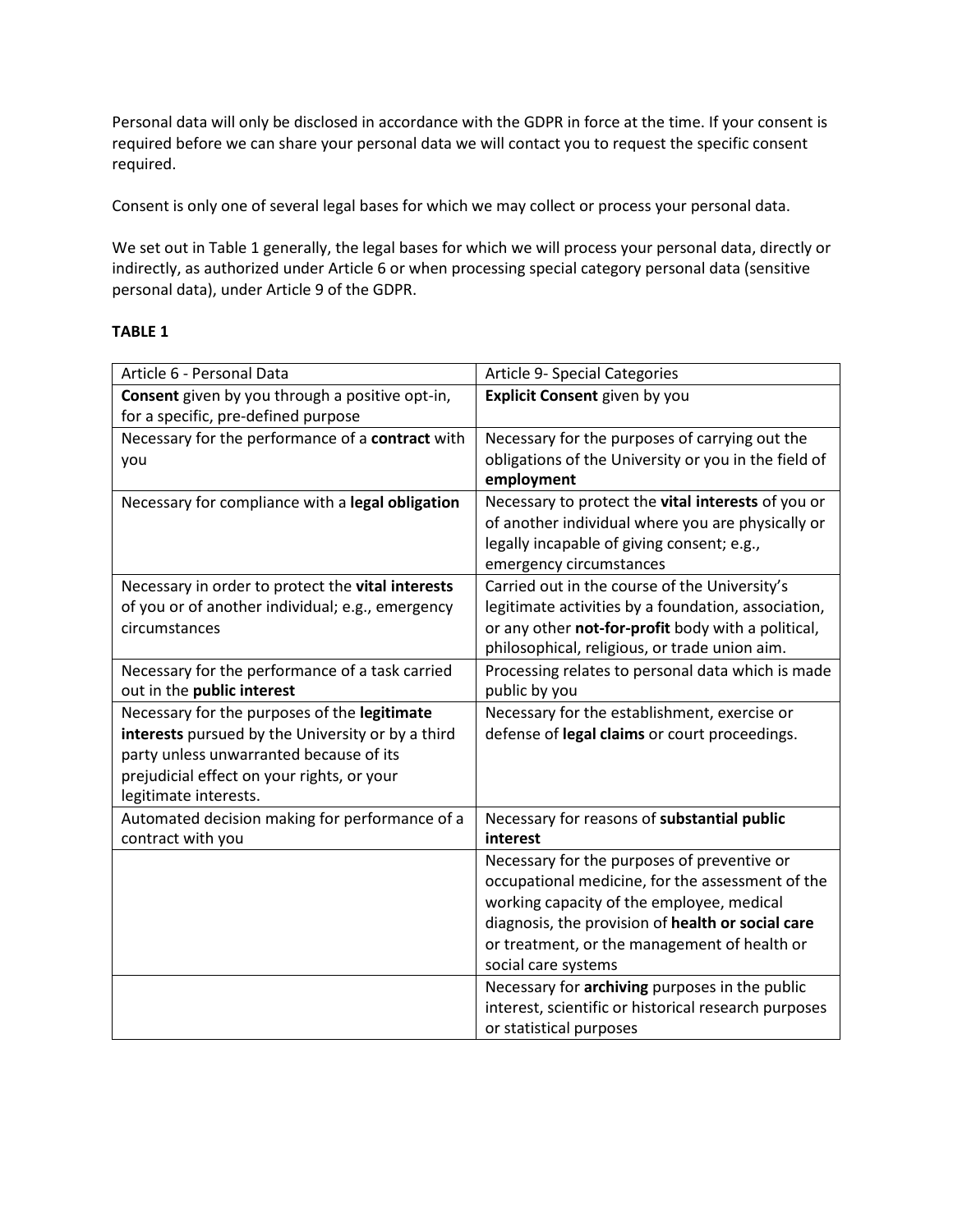If we are collecting or processing sensitive personal data, as defined in the GDPR, additional safeguards will be put in place in accordance with the [University's Data Classification and Ha](https://policy.ku.edu/IT/data-classification-handling)ndling Policy. We may use and disclose fully anonymized data without limitation.

Some of the above conditions for processing your personal data will overlap and the University relies on applicable multiple grounds to justify its lawful processing of your personal data. University also reserves the right to rely upon other grounds that are not referred to under Table 1, but are lawful under the GDPR.

When requesting your personal data, we will identify the legal bases for processing your personal data. If the legal basis for processing your personal data is based on your consent, we will contact you if or when further processing for other purposes is intended.

When necessary to transfer or share your personal data to organizations or agencies based outside the European Union, we will ensure appropriate and suitable safeguards are in place in accordance with the GPDR.

More information relating to the conditions for processing your personal data can be obtained by contacting the University's Data Protection Officer.

# **COOKIES AND OTHER INFORMATION TECHNOLOGY**

The University's use of cookies and other data from information technology can be found in the [Information Technology Security Policy](https://policy.ku.edu/IT/info-technology-security-policy) or in the [Privacy Statement for KUMC, a](http://www.kumc.edu/privacy-statement.html)s applicable.

# **RETENTION AND DESTRUCTION OF YOUR INFORMATION**

Your personal data will be retained by the University, its affiliated entities, or its third party service providers in accordance with the applicable federal and state laws, and the applicable retention periods in the [University's Records Retention Schedules](https://policy.ku.edu/provost/records-retention-schedule) or th[e Research Record Management, Disposition and](https://kumc-publicpoliciesandprocedures.policystat.com/policy/4521278/latest/) [Retention Policy for KUMC, a](https://kumc-publicpoliciesandprocedures.policystat.com/policy/4521278/latest/)s applicable.

Your personal data will be destroyed upon your request or after the expiration of the applicable retention period, whichever is later. The manner of destruction shall be appropriate to preserve and ensure the confidentiality of your personal data given the level of sensitivity, value and criticality to the University. Appropriate data will be retained permanently to ensure your educational record is held on file for all lawful purposes.

# **YOUR RIGHTS**

You have a number of rights under the GDPR. These include the rights to request access to, a copy of, rectification, restriction in the use of, erasure of your personal data and portability. The erasure of your personal data is also subject to th[e University Record Retention Schedule](https://policy.ku.edu/provost/records-retention-schedule) or th[e Research Record](https://kumc-publicpoliciesandprocedures.policystat.com/policy/4521278/latest/) [Management, Disposition and Retention Policy for KUMC, a](https://kumc-publicpoliciesandprocedures.policystat.com/policy/4521278/latest/)s applicable, and th[e Student Records Policy.](https://policy.ku.edu/registrar/student-record-policy) You also have the right to withdraw consent to the use of your personal data.